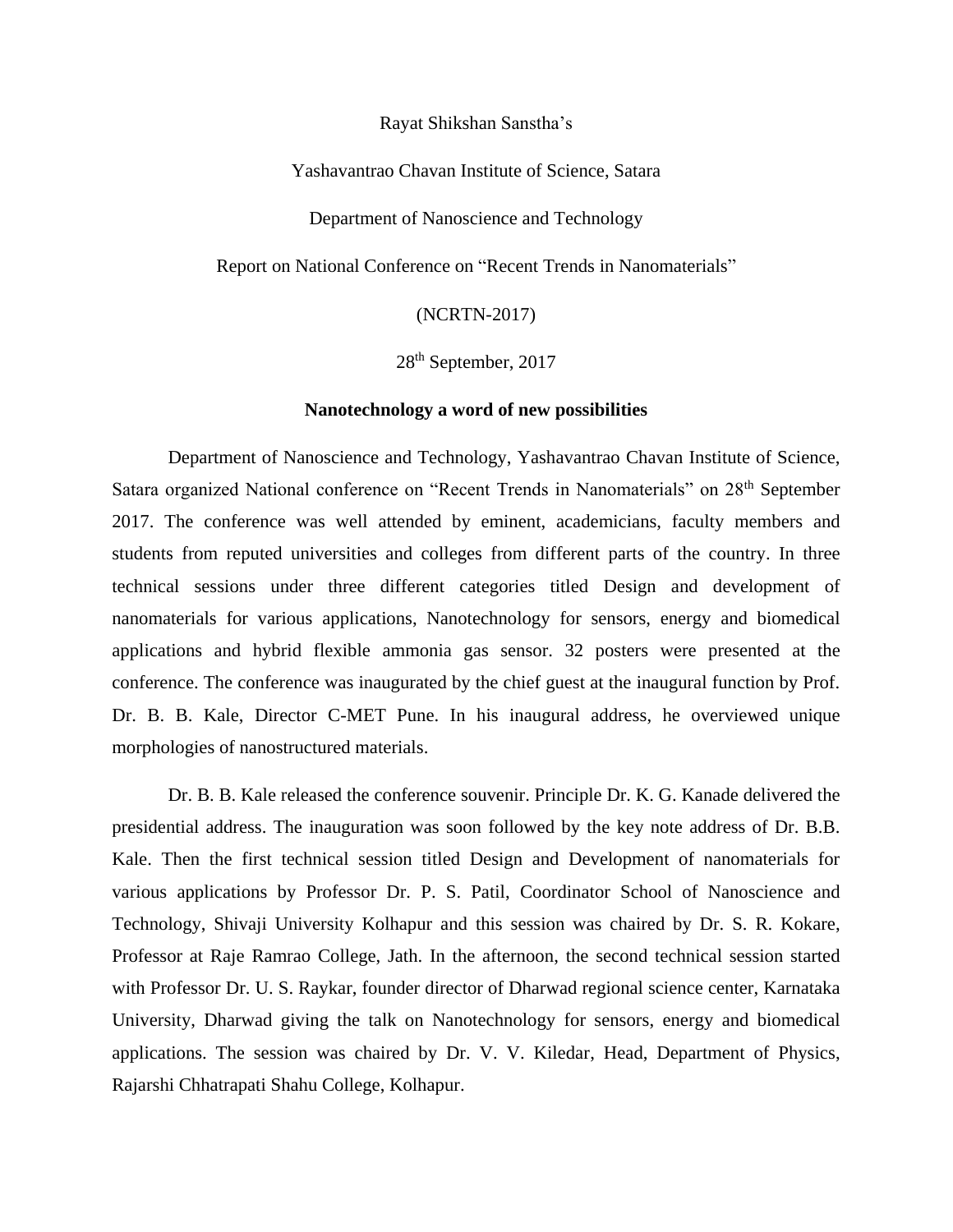The talk was followed by the third technical session titled Hybrid Flexible ammonia gas sensor by Professor Dr. V. B. Patil. The session was chaired by Dr. T. J. Shinde, Associate Professor, Department of physics, Smt. Kusumtai Rajarambapu Patil Kanya Mahavidyalaya, Islampur.

The last technical session was Poster presentation in which 32 posters were presented. The session was chaired by Dr. V. B. Patil and Dr. S. R. Kokare.

The valedictory program conducted in the evening, the chief guest Dr. S. R. Kokare and guest of Honour H. V. Deshmukh Sir and Dr. K. G. Kanade congratulated the institute and the management on organizing a national conference.

After the valedictory program, the conference came to an end, leaving fond memories in the minds of the guest and delegates and a great sense of satisfaction and accomplishment in all members of the faculty and staff and student volunteers who were associated with its preparation of organization over a period of three months.